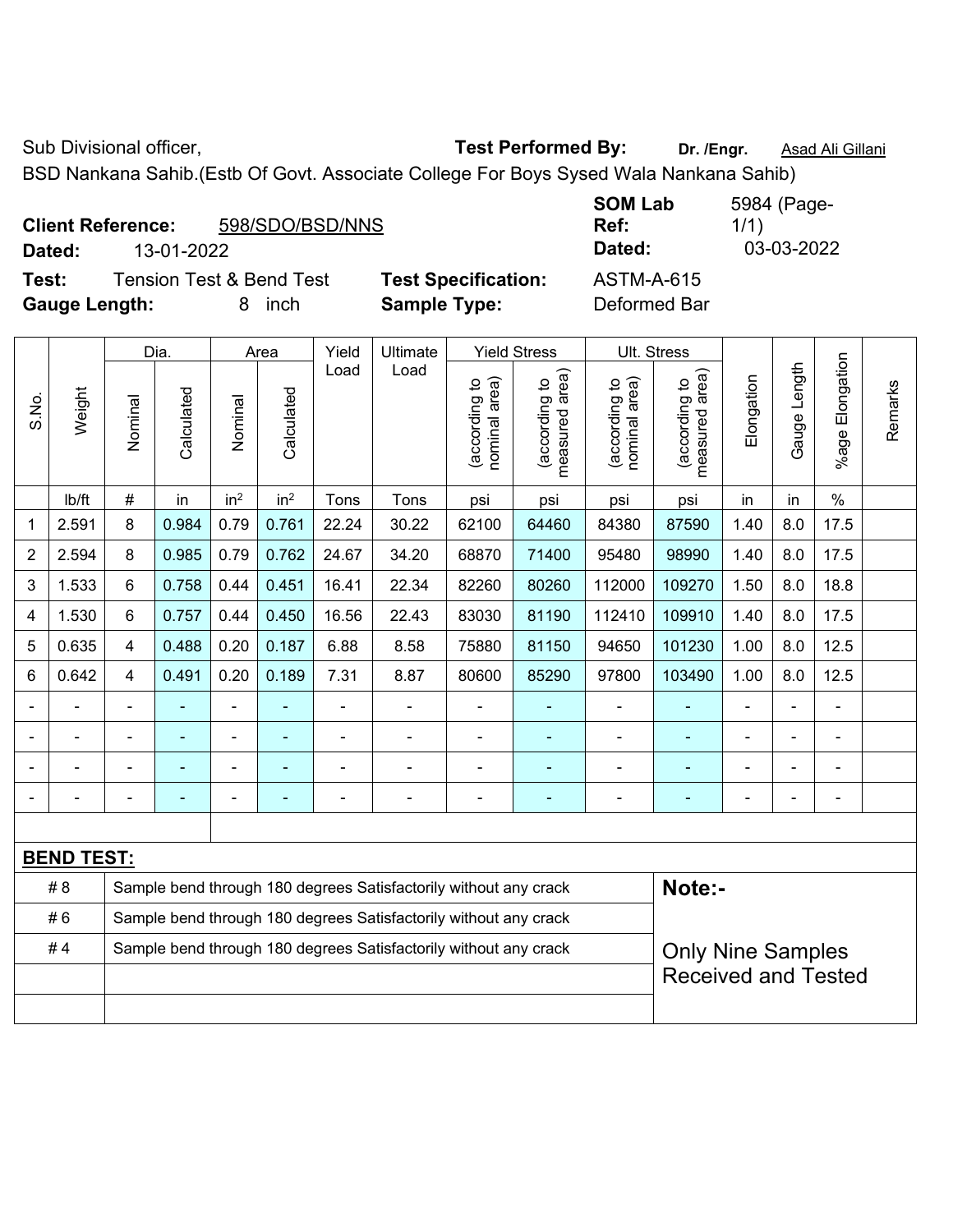Banu Mukhtar Contracting, **Test Performed By:** Dr. /Engr. **Asad Ali Gillani** 

QA/QC Engineer, Lahore.(US Apparel Unit No 5)

# **Client Reference:** Nil

**Dated:** 02-03-2022 **Dated:** 03-03-2022

**Test:** Tension Test & Bend Test **Test Specification:** ASTM-A-615 **Gauge Length:** 8 inch **Sample Type:** Deformed Bar

| ecification: | AS <sup>.</sup> |
|--------------|-----------------|
| : Type:      | Det             |

|                   |        |                | Dia.           |                 | Area            | Yield          | Ultimate                                                         |                                | <b>Yield Stress</b>                        | Ult. Stress                    |                                             |                |                |                      |         |
|-------------------|--------|----------------|----------------|-----------------|-----------------|----------------|------------------------------------------------------------------|--------------------------------|--------------------------------------------|--------------------------------|---------------------------------------------|----------------|----------------|----------------------|---------|
| S.No.             | Weight | Nominal        | Calculated     | Nominal         | Calculated      | Load           | Load                                                             | nominal area)<br>(according to | (acording to<br>neasured area)<br>measured | nominal area)<br>(according to | (according to<br>neasured area)<br>measured | Elongation     | Gauge Length   | Elongation<br>%age l | Remarks |
|                   | lb/ft  | #              | in             | in <sup>2</sup> | in <sup>2</sup> | Tons           | Tons                                                             | psi                            | psi                                        | psi                            | psi                                         | in             | in             | $\frac{0}{0}$        |         |
| 1                 | 2.568  | 8              | 0.980          | 0.79            | 0.755           | 26.40          | 33.81                                                            | 73710                          | 77120                                      | 94400                          | 98770                                       | 1.40           | 8.0            | 17.5                 |         |
| $\overline{2}$    | 2.564  | 8              | 0.980          | 0.79            | 0.754           | 26.46          | 33.64                                                            | 73880                          | 77410                                      | 93910                          | 98400                                       | 1.30           | 8.0            | 16.3                 |         |
| 3                 | 1.639  | 6              | 0.783          | 0.44            | 0.482           | 16.20          | 21.83                                                            | 81190                          | 74120                                      | 109450                         | 99910                                       | 1.20           | 8.0            | 15.0                 |         |
| 4                 | 1.634  | 6              | 0.782          | 0.44            | 0.480           | 15.62          | 21.51                                                            | 78280                          | 71760                                      | 107810                         | 98830                                       | 1.30           | 8.0            | 16.3                 |         |
| 5                 | 0.589  | 4              | 0.469          | 0.20            | 0.173           | 6.27           | 7.59                                                             | 69130                          | 79920                                      | 83750                          | 96820                                       | 1.00           | 8.0            | 12.5                 |         |
| 6                 | 0.605  | $\overline{4}$ | 0.476          | 0.20            | 0.178           | 6.32           | 7.80                                                             | 69700                          | 78310                                      | 85990                          | 96620                                       | 1.10           | 8.0            | 13.8                 |         |
|                   |        | $\blacksquare$ | ÷              | $\blacksquare$  |                 | $\blacksquare$ | ÷                                                                | $\blacksquare$                 | ٠                                          | $\blacksquare$                 | $\blacksquare$                              | ä,             | $\blacksquare$ | $\blacksquare$       |         |
|                   |        | $\blacksquare$ | $\blacksquare$ | ۰               | $\blacksquare$  | $\blacksquare$ | ä,                                                               | $\blacksquare$                 | ٠                                          | $\blacksquare$                 | $\blacksquare$                              | $\blacksquare$ | $\blacksquare$ | ä,                   |         |
|                   |        | ä,             |                | $\blacksquare$  |                 |                |                                                                  |                                |                                            |                                |                                             |                |                | $\blacksquare$       |         |
|                   |        | $\blacksquare$ |                |                 |                 |                | ۰                                                                | $\overline{a}$                 | $\blacksquare$                             | ٠                              | ۰                                           |                |                | $\overline{a}$       |         |
|                   |        |                |                |                 |                 |                |                                                                  |                                |                                            |                                |                                             |                |                |                      |         |
| <b>BEND TEST:</b> |        |                |                |                 |                 |                |                                                                  |                                |                                            |                                |                                             |                |                |                      |         |
|                   | #8     |                |                |                 |                 |                | Sample bend through 180 degrees Satisfactorily without any crack |                                |                                            |                                | Note:-                                      |                |                |                      |         |
|                   | #6     |                |                |                 |                 |                | Sample bend through 180 degrees Satisfactorily without any crack |                                |                                            |                                |                                             |                |                |                      |         |
|                   | #4     |                |                |                 |                 |                | Sample bend through 180 degrees Satisfactorily without any crack |                                |                                            |                                | <b>Only Nine Samples</b>                    |                |                |                      |         |
|                   |        |                |                |                 |                 |                |                                                                  |                                |                                            | <b>Received and Tested</b>     |                                             |                |                |                      |         |

Note: Please always confirm the results of above report on web www.uet-civil.edu.pk

**SOM Lab Ref:** 

1/1)

5985 (Page-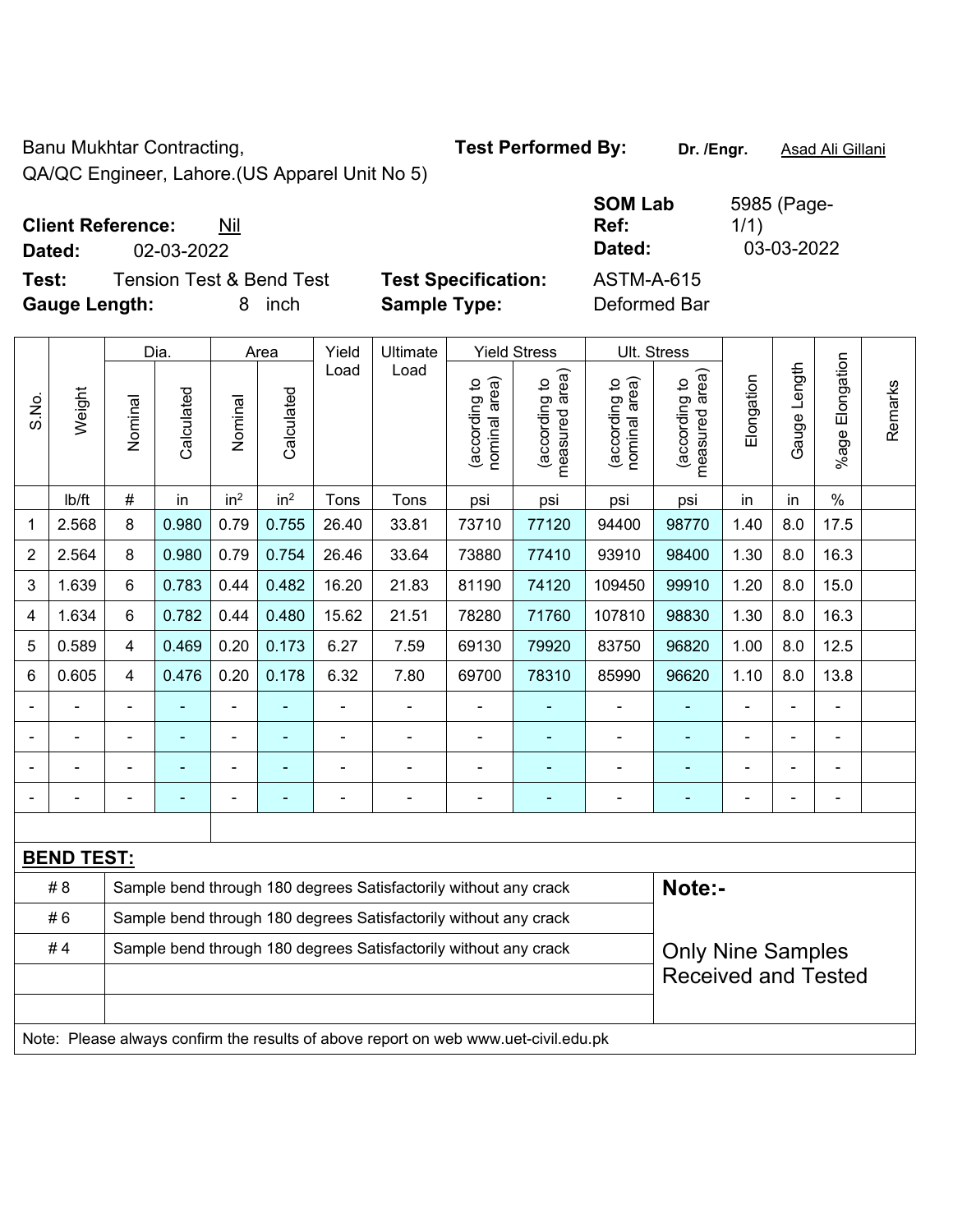Furqan Ali Malik (CRE) **Test Performed By: Dr. /Engr.** Asad Ali Gillani Pkg-1 Nesapk Lhr.(Const/Rehb Of Grade From Warra Chungi Stop To Quaid-E-Azam Interchange)

| <b>Client Reference:</b> | 4042/13/FAM/Steel-205 |
|--------------------------|-----------------------|
|--------------------------|-----------------------|

S.No.

Weight

**Test:** Tension Test & Bend Test **Test Specification:** ASTM-A-615 Gauge Length: 8 inch **Sample Type:** Deformed Bar (Koh E Noor)

1/1) **Dated:** 14-02-2022 **Dated:** 03-03-2022

**SOM Lab** 

Dia. | Area | Yield | Ultimate | Yield Stress | Ult. Stress Gauge Length Gauge Length Load Load (according to<br>measured area) measured area) (according to<br>measured area) measured area) (according to<br>nominal area) (according to<br>nominal area) Elongation nominal area) nominal area) Elongation (according to (according to (according to (according to **Calculated Calculated** Calculated Calculated Nominal Nominal Vominal Nominal <code>|b/ft | # |</code> in <code>|</code> in $^2$  | in $^2$  | Tons | Tons | psi | psi | psi | psi | in | in | % 1 | 0.612 | 4 | 0.479 | 0.20 | 0.180 | 5.71 | 8.43 | 62950 | 69950 | 92960 | 103290 | 1.00 | 8.0 | 12.5 2 | 0.617 | 4 | 0.480 | 0.20 | 0.181 | 5.42 | 7.19 | 59800 | 66080 | 79250 | 87570 | 0.90 | 8.0 | 11.3 - - - - - - - - - - - - - - - - - - - - - - - - - - - - - - - - - - - - - - - - - - - - -

|                                                                                  |                   |                          |  |   |                |                          |                | $\blacksquare$ |                |   |                            | ۰                        |                          |                          |  |
|----------------------------------------------------------------------------------|-------------------|--------------------------|--|---|----------------|--------------------------|----------------|----------------|----------------|---|----------------------------|--------------------------|--------------------------|--------------------------|--|
|                                                                                  |                   | $\overline{\phantom{0}}$ |  |   | $\blacksquare$ | -                        | $\overline{a}$ | $\blacksquare$ |                |   | $\overline{\phantom{0}}$   | ۰                        | $\overline{\phantom{0}}$ |                          |  |
|                                                                                  |                   |                          |  | - | ٠              | $\overline{\phantom{0}}$ | $\blacksquare$ | $\blacksquare$ | $\blacksquare$ | - | $\overline{\phantom{0}}$   | ۰                        |                          | $\overline{\phantom{0}}$ |  |
|                                                                                  |                   |                          |  |   | -              |                          |                | $\sim$         |                |   |                            | ۰                        |                          |                          |  |
|                                                                                  |                   |                          |  |   | -              |                          |                | $\blacksquare$ |                |   |                            | $\overline{\phantom{0}}$ |                          |                          |  |
|                                                                                  |                   |                          |  |   |                |                          |                |                |                |   |                            |                          |                          |                          |  |
|                                                                                  | <b>BEND TEST:</b> |                          |  |   |                |                          |                |                |                |   |                            |                          |                          |                          |  |
| Note:-<br>#4<br>Sample bend through 180 degrees Satisfactorily without any crack |                   |                          |  |   |                |                          |                |                |                |   |                            |                          |                          |                          |  |
|                                                                                  |                   |                          |  |   |                |                          |                |                |                |   |                            |                          |                          |                          |  |
| <b>Only Three Samples</b>                                                        |                   |                          |  |   |                |                          |                |                |                |   |                            |                          |                          |                          |  |
|                                                                                  |                   |                          |  |   |                |                          |                |                |                |   | <b>Received and Tested</b> |                          |                          |                          |  |
|                                                                                  |                   |                          |  |   |                |                          |                |                |                |   |                            |                          |                          |                          |  |

Note: Please always confirm the results of above report on web www.uet-civil.edu.pk

**Ref:** 

5986 (Page-

%age Elongation

%age Elongation

Remarks

Remarks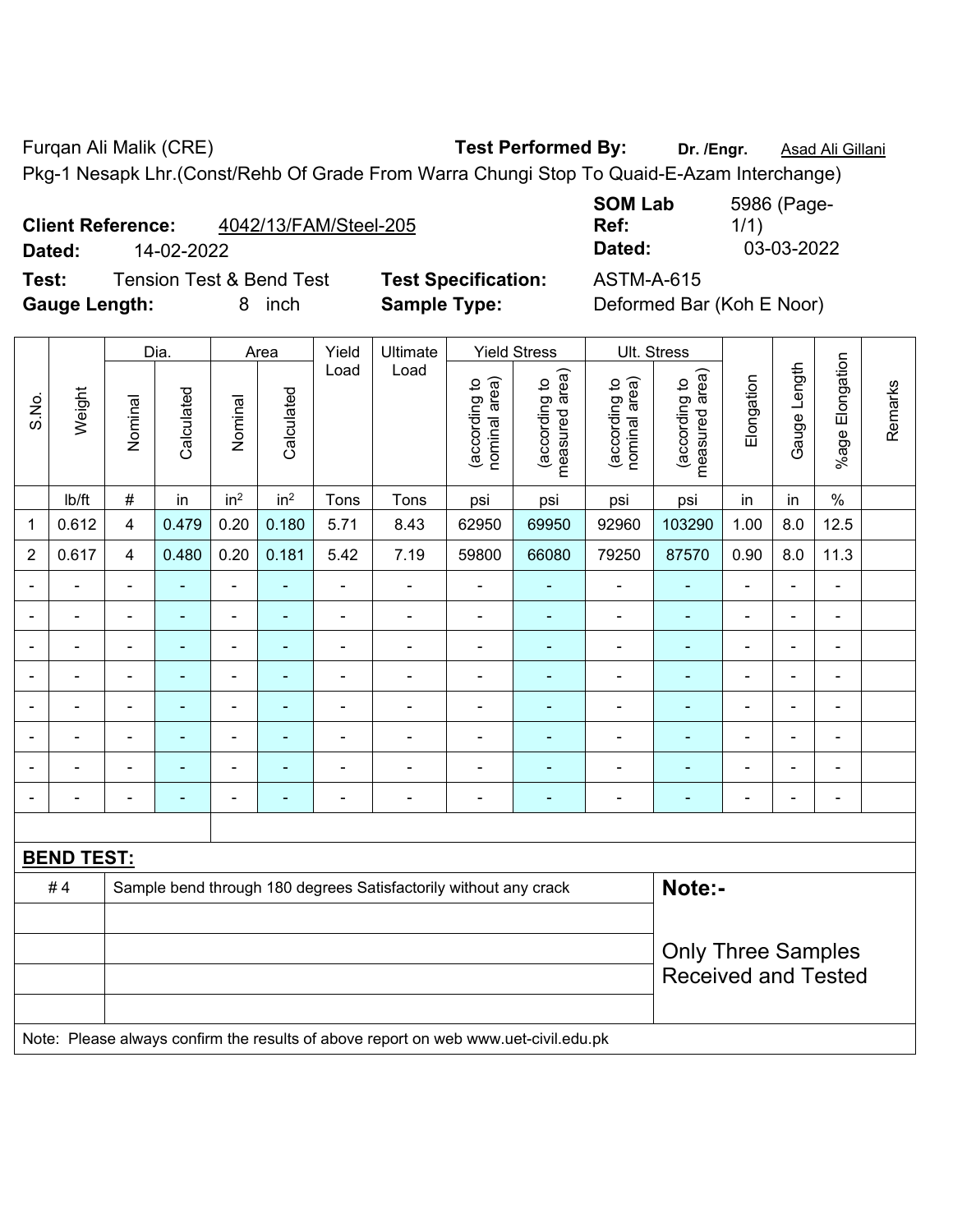Sub Divisional officer, **Test Performed By:** Dr. /Engr. **Asad Ali Gillani** Cub Divisional officer, PHE: SD Khushab.(Const.Of PCC Slab, Surface Drain, Sullage Carrier,Culverts & Other Allied Works)

|                                    |            |                          |  |  |  |   |      | <b>SOM Lab</b> | 5987 (Page- |  |
|------------------------------------|------------|--------------------------|--|--|--|---|------|----------------|-------------|--|
| <b>Client Reference:</b><br>67/KHB |            |                          |  |  |  |   | Ref: | 1/1)           |             |  |
| Dated:                             | 19-01-2022 |                          |  |  |  |   |      | Dated:         | 03-03-2022  |  |
| $\sim$ $\sim$                      |            | $\overline{\phantom{a}}$ |  |  |  | . |      | .              |             |  |

**Test:** Tension Test & Bend Test **Test Specification:** ASTM-A-615 **Gauge Length:** 8 inch **Sample Type:** Deformed Bar

|                          |                          |                        | Dia.       |                          | Area            | Yield          | Ultimate       |                                | <b>Yield Stress</b>             | Ult. Stress                    |                                 |                |                |                          |         |
|--------------------------|--------------------------|------------------------|------------|--------------------------|-----------------|----------------|----------------|--------------------------------|---------------------------------|--------------------------------|---------------------------------|----------------|----------------|--------------------------|---------|
| S.No.                    | Weight                   | Nominal                | Calculated | Nominal                  | Calculated      | Load           | Load           | nominal area)<br>(according to | measured area)<br>(according to | nominal area)<br>(according to | measured area)<br>(according to | Elongation     | Gauge Length   | Elongation<br>%age l     | Remarks |
|                          | Ib/ft                    | $\#$                   | in         | in <sup>2</sup>          | in <sup>2</sup> | Tons           | Tons           | psi                            | psi                             | psi                            | psi                             | in             | in             | $\%$                     |         |
| 1                        | 1.515                    | 6                      | 0.753      | 0.44                     | 0.445           | 13.66          | 21.51          | 68470                          | 67700                           | 107810                         | 106600                          | 1.20           | 8.0            | 15.0                     |         |
| $\overline{2}$           | 1.508                    | $6\phantom{1}$         | 0.751      | 0.44                     | 0.443           | 13.58          | 21.38          | 68060                          | 67600                           | 107150                         | 106420                          | 1.20           | 8.0            | 15.0                     |         |
| 3                        | 0.666                    | 4                      | 0.500      | 0.20                     | 0.196           | 5.83           | 8.99           | 64300                          | 65610                           | 99150                          | 101170                          | 1.20           | 8.0            | 15.0                     |         |
| 4                        | 0.662                    | $\overline{4}$         | 0.498      | 0.20                     | 0.195           | 5.91           | 9.02           | 65200                          | 66870                           | 99480                          | 102030                          | 1.30           | 8.0            | 16.3                     |         |
| $\blacksquare$           | ÷                        | $\blacksquare$         | ÷,         | $\frac{1}{2}$            | $\blacksquare$  | $\blacksquare$ | ä,             | $\blacksquare$                 | $\blacksquare$                  | $\overline{\phantom{a}}$       | ۰                               | ä,             | $\blacksquare$ | $\blacksquare$           |         |
| $\blacksquare$           | $\blacksquare$           | $\blacksquare$         | ÷.         | $\blacksquare$           | $\blacksquare$  | $\blacksquare$ | ä,             | $\blacksquare$                 | $\blacksquare$                  | $\blacksquare$                 | $\blacksquare$                  | $\blacksquare$ |                | $\blacksquare$           |         |
|                          |                          | $\blacksquare$         | ÷,         | $\blacksquare$           | $\blacksquare$  | $\blacksquare$ |                | Ē,                             | ä,                              | $\blacksquare$                 | ۰                               | $\blacksquare$ |                | $\blacksquare$           |         |
|                          |                          | $\blacksquare$         |            | $\blacksquare$           | $\blacksquare$  |                |                | ٠                              | Ē.                              | $\blacksquare$                 | ۰                               | $\blacksquare$ |                | $\blacksquare$           |         |
| $\overline{\phantom{a}}$ | $\overline{\phantom{0}}$ | $\blacksquare$         | ÷,         | ÷                        | $\blacksquare$  | $\blacksquare$ | $\blacksquare$ | $\blacksquare$                 | ä,                              | $\blacksquare$                 | ۰                               | $\blacksquare$ | $\blacksquare$ | $\overline{\phantom{a}}$ |         |
| $\blacksquare$           |                          | $\blacksquare$         | ÷,         | $\overline{\phantom{a}}$ | ۰               | ÷              |                | ۰                              | $\blacksquare$                  | $\blacksquare$                 | -                               | ÷,             |                | $\blacksquare$           |         |
|                          |                          |                        |            |                          |                 |                |                |                                |                                 |                                |                                 |                |                |                          |         |
|                          | <b>BEND TEST:</b>        |                        |            |                          |                 |                |                |                                |                                 |                                |                                 |                |                |                          |         |
|                          | --                       | No Bend test performed |            |                          |                 |                |                |                                |                                 |                                | Note:-                          |                |                |                          |         |
|                          |                          |                        |            |                          |                 |                |                |                                |                                 |                                |                                 |                |                |                          |         |
|                          |                          |                        |            |                          |                 |                |                |                                |                                 |                                | <b>Only Four Samples</b>        |                |                |                          |         |
|                          |                          |                        |            |                          |                 |                |                |                                |                                 |                                | <b>Received and Tested</b>      |                |                |                          |         |
|                          |                          |                        |            |                          |                 |                |                |                                |                                 |                                |                                 |                |                |                          |         |
|                          |                          |                        |            |                          |                 |                |                |                                |                                 |                                |                                 |                |                |                          |         |

Note: Please always confirm the results of above report on web www.uet-civil.edu.pk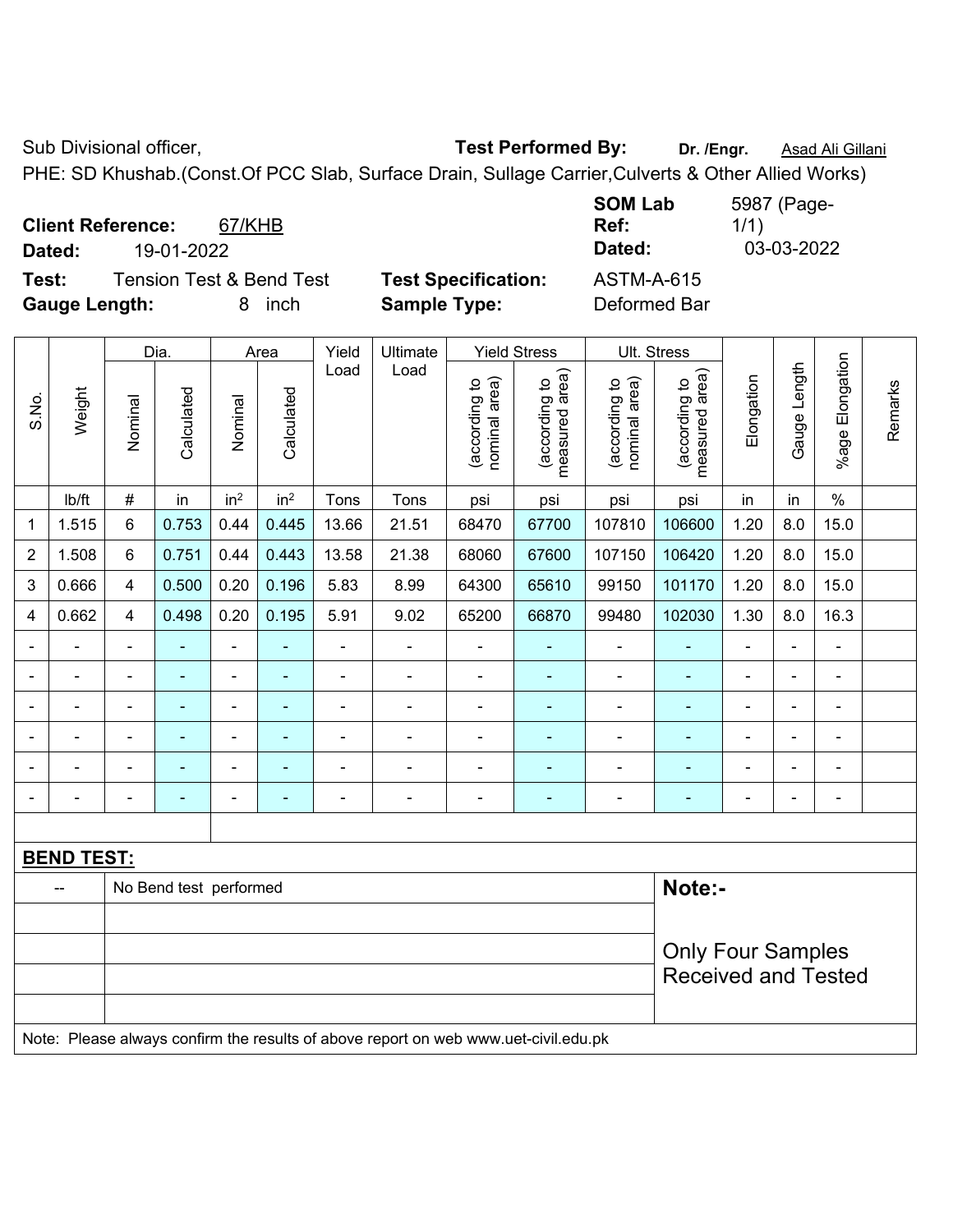Muhammad Arif **Test Performed By: Dr. /Engr.** Asad Ali Gillani

Sr. QS Manzoor Ahmad Khan Lahore.(Project E-Techi Mobiles-Raiwind)

| <b>Client Reference:</b> | TCC/UET/317                         |                            | <b>SOM Lab</b><br>Ref: | 5989 (Page-<br>1/1) |
|--------------------------|-------------------------------------|----------------------------|------------------------|---------------------|
| Dated:                   | 01-03-2022                          |                            | Dated:                 | 03-03-2022          |
| Test:                    | <b>Tension Test &amp; Bend Test</b> | <b>Test Specification:</b> | <b>ASTM-A-615</b>      |                     |
| <b>Gauge Length:</b>     | inch<br>8                           | <b>Sample Type:</b>        | Deformed Bar           |                     |

|                |                   |                                                                  | Dia.           |                 | Area            | Yield | Ultimate                                                                            |                                | <b>Yield Stress</b>                         |                                | Ult. Stress                     |                |                |                       |         |
|----------------|-------------------|------------------------------------------------------------------|----------------|-----------------|-----------------|-------|-------------------------------------------------------------------------------------|--------------------------------|---------------------------------------------|--------------------------------|---------------------------------|----------------|----------------|-----------------------|---------|
| S.No.          | Weight            | Nominal                                                          | Calculated     | Nominal         | Calculated      | Load  | Load                                                                                | nominal area)<br>(according to | (according to<br>neasured area)<br>measured | nominal area)<br>(according to | (according to<br>measured area) | Elongation     | Gauge Length   | Elongation<br>$%$ age | Remarks |
|                | lb/ft             | $\#$                                                             | in             | in <sup>2</sup> | in <sup>2</sup> | Tons  | Tons                                                                                | psi                            | psi                                         | psi                            | psi                             | in             | in             | $\%$                  |         |
| 1              | 1.437             | $6\phantom{1}$                                                   | 0.733          | 0.44            | 0.422           | 10.62 | 15.46                                                                               | 53240                          | 55510                                       | 77510                          | 80820                           | 1.00           | 8.0            | 12.5                  |         |
| $\overline{2}$ | 1.439             | $6\phantom{1}$                                                   | 0.734          | 0.44            | 0.423           | 10.62 | 15.55                                                                               | 53240                          | 55380                                       | 77920                          | 81050                           | 1.00           | 8.0            | 12.5                  |         |
| 3              | 0.925             | 5                                                                | 0.588          | 0.31            | 0.272           | 7.41  | 11.47                                                                               | 52730                          | 60090                                       | 81590                          | 92990                           | 1.30           | 8.0            | 16.3                  |         |
| $\overline{4}$ | 0.925             | 5                                                                | 0.588          | 0.31            | 0.272           | 7.34  | 11.28                                                                               | 52220                          | 59510                                       | 80280                          | 91500                           | 1.20           | 8.0            | 15.0                  |         |
| 5              | 0.555             | $\overline{4}$                                                   | 0.456          | 0.20            | 0.163           | 4.96  | 7.51                                                                                | 54750                          | 67170                                       | 82850                          | 101650                          | 1.00           | 8.0            | 12.5                  |         |
| 6              | 0.550             | $\overline{\mathbf{4}}$                                          | 0.454          | 0.20            | 0.162           | 4.86  | 7.51                                                                                | 53620                          | 66200                                       | 82850                          | 102280                          | 1.10           | 8.0            | 13.8                  |         |
|                |                   |                                                                  |                |                 |                 |       |                                                                                     |                                |                                             |                                |                                 |                |                |                       |         |
|                |                   |                                                                  |                | $\blacksquare$  |                 |       |                                                                                     | $\blacksquare$                 |                                             | $\blacksquare$                 |                                 |                |                |                       |         |
|                |                   |                                                                  |                | $\blacksquare$  |                 |       |                                                                                     | $\blacksquare$                 | ۰                                           | $\blacksquare$                 | ÷                               |                |                | $\blacksquare$        |         |
|                |                   |                                                                  | $\blacksquare$ | ÷               | $\blacksquare$  |       | $\blacksquare$                                                                      | $\blacksquare$                 | $\blacksquare$                              | $\blacksquare$                 | $\blacksquare$                  | $\blacksquare$ | $\blacksquare$ | $\overline{a}$        |         |
|                |                   |                                                                  |                |                 |                 |       |                                                                                     |                                |                                             |                                |                                 |                |                |                       |         |
|                | <b>BEND TEST:</b> |                                                                  |                |                 |                 |       |                                                                                     |                                |                                             |                                |                                 |                |                |                       |         |
|                | #6                |                                                                  |                |                 |                 |       | Sample bend through 180 degrees Satisfactorily without any crack                    |                                |                                             |                                | Note:-                          |                |                |                       |         |
|                | #5                | Sample bend through 180 degrees Satisfactorily without any crack |                |                 |                 |       |                                                                                     |                                |                                             |                                |                                 |                |                |                       |         |
|                | #4                |                                                                  |                |                 |                 |       | Sample bend through 180 degrees Satisfactorily without any crack                    |                                |                                             |                                | <b>Only Nine Samples</b>        |                |                |                       |         |
|                |                   |                                                                  |                |                 |                 |       |                                                                                     |                                |                                             |                                | <b>Received and Tested</b>      |                |                |                       |         |
|                |                   |                                                                  |                |                 |                 |       |                                                                                     |                                |                                             |                                |                                 |                |                |                       |         |
|                |                   |                                                                  |                |                 |                 |       | Note: Please always confirm the results of above report on web www.uet-civil.edu.pk |                                |                                             |                                |                                 |                |                |                       |         |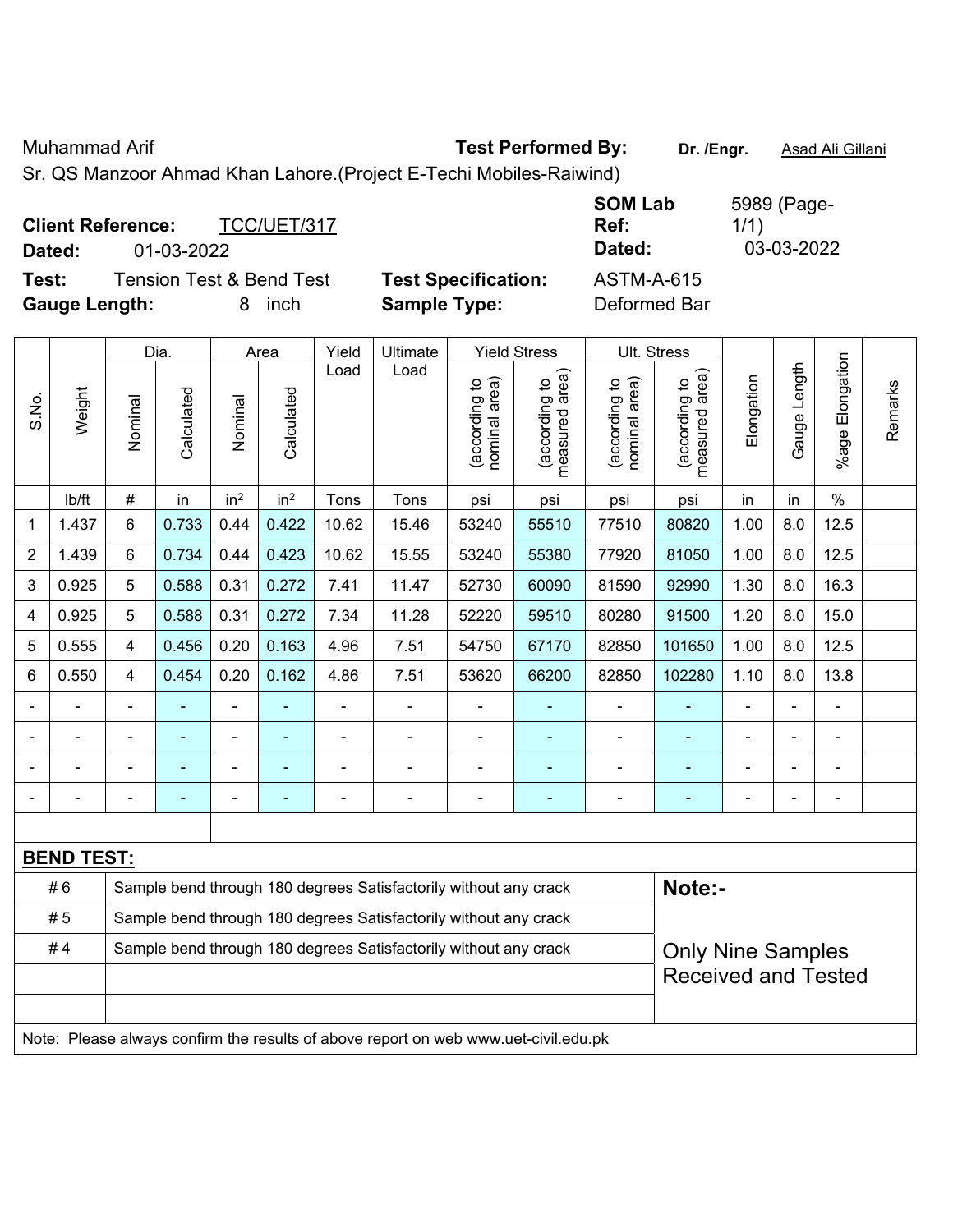Khurram Shahzad **Test Performed By:** Dr. /Engr. **Asad Ali Gillani** S.E(Civil)-II PAEC WASO.

**SOM Lab Ref:** 

1/1)

5990 (Page-

**Client Reference:** Misc.Work-2021 at DGK **Dated:** 23-02-2022 **Dated:** 03-03-2022

**Test:** Tension Test & Bend Test **Test Specification:** ASTM-A-615 **Gauge Length:** 8 inch **Sample Type:** Deformed Bar

| <b>Specification:</b> | P |
|-----------------------|---|
| ple Type:             |   |

|                |                   |                                                                  | Dia.                     |                          | Area            | Yield          | Ultimate                 |                                | <b>Yield Stress</b>             |                                | Ult. Stress                     |                |              |                              |         |
|----------------|-------------------|------------------------------------------------------------------|--------------------------|--------------------------|-----------------|----------------|--------------------------|--------------------------------|---------------------------------|--------------------------------|---------------------------------|----------------|--------------|------------------------------|---------|
| S.No.          | Weight            | Nominal                                                          | Calculated               | Nominal                  | Calculated      | Load           | Load                     | nominal area)<br>(according to | (according to<br>measured area) | nominal area)<br>(according to | measured area)<br>(according to | Elongation     | Gauge Length | %age Elongation              | Remarks |
|                | Ib/ft             | $\#$                                                             | in                       | in <sup>2</sup>          | in <sup>2</sup> | Tons           | Tons                     | psi                            | psi                             | psi                            | psi                             | in             | in           | $\%$                         |         |
| 1              | 0.663             | $\overline{4}$                                                   | 0.498                    | 0.20                     | 0.195           | 6.73           | 8.21                     | 74190                          | 76090                           | 90490                          | 92810                           | 1.20           | 8.0          | 15.0                         |         |
| $\overline{2}$ | 0.666             | $\overline{4}$                                                   | 0.500                    | 0.20                     | 0.196           | 7.03           | 8.97                     | 77560                          | 79150                           | 98920                          | 100940                          | 1.20           | 8.0          | 15.0                         |         |
|                |                   | $\blacksquare$                                                   |                          | $\blacksquare$           |                 | $\blacksquare$ |                          | $\blacksquare$                 | ä,                              | $\blacksquare$                 | ä,                              |                |              | ä,                           |         |
|                |                   | ۰                                                                | $\blacksquare$           | $\overline{a}$           |                 | -              | $\overline{\phantom{0}}$ | $\blacksquare$                 | ۰                               | $\qquad \qquad \blacksquare$   | ۰                               | $\blacksquare$ | ÷            | ÷                            |         |
| $\blacksquare$ | $\blacksquare$    | $\blacksquare$                                                   | $\blacksquare$           | $\blacksquare$           | $\blacksquare$  | $\blacksquare$ | $\blacksquare$           | $\blacksquare$                 | ۰                               | ۰                              | ÷                               | $\blacksquare$ | ÷            | $\blacksquare$               |         |
|                |                   |                                                                  | $\overline{\phantom{0}}$ | $\blacksquare$           |                 |                |                          |                                |                                 |                                |                                 |                |              | $\blacksquare$               |         |
|                |                   | $\blacksquare$                                                   | $\blacksquare$           | $\overline{\phantom{0}}$ | ٠               | ÷              | $\blacksquare$           | $\overline{a}$                 | ۰                               | ۰                              | ۰                               | $\blacksquare$ | ٠            | $\overline{\phantom{a}}$     |         |
|                |                   | $\blacksquare$                                                   | $\blacksquare$           | $\blacksquare$           | $\blacksquare$  | $\blacksquare$ | $\blacksquare$           | $\blacksquare$                 | ۰                               | ۰                              | ۰                               | $\blacksquare$ |              | ä,                           |         |
|                |                   |                                                                  | ٠                        | $\blacksquare$           |                 |                |                          | ٠                              |                                 |                                |                                 |                |              | $\blacksquare$               |         |
| $\blacksquare$ |                   | ۰                                                                | ٠                        | $\blacksquare$           | ÷               | ÷              | $\blacksquare$           | $\overline{a}$                 | ÷                               | $\qquad \qquad \blacksquare$   | ä,                              | ÷              |              | $\qquad \qquad \blacksquare$ |         |
|                |                   |                                                                  |                          |                          |                 |                |                          |                                |                                 |                                |                                 |                |              |                              |         |
|                | <b>BEND TEST:</b> |                                                                  |                          |                          |                 |                |                          |                                |                                 |                                |                                 |                |              |                              |         |
|                | #4                | Sample bend through 180 degrees Satisfactorily without any crack |                          |                          |                 |                |                          | Note:-                         |                                 |                                |                                 |                |              |                              |         |
|                |                   |                                                                  |                          |                          |                 |                |                          |                                |                                 |                                |                                 |                |              |                              |         |
|                |                   |                                                                  |                          |                          |                 |                |                          |                                | <b>Only Three Samples</b>       |                                |                                 |                |              |                              |         |
|                |                   |                                                                  |                          |                          |                 |                |                          |                                |                                 |                                | <b>Received and Tested</b>      |                |              |                              |         |
|                |                   |                                                                  |                          |                          |                 |                |                          |                                |                                 |                                |                                 |                |              |                              |         |

Note: Please always confirm the results of above report on web www.uet-civil.edu.pk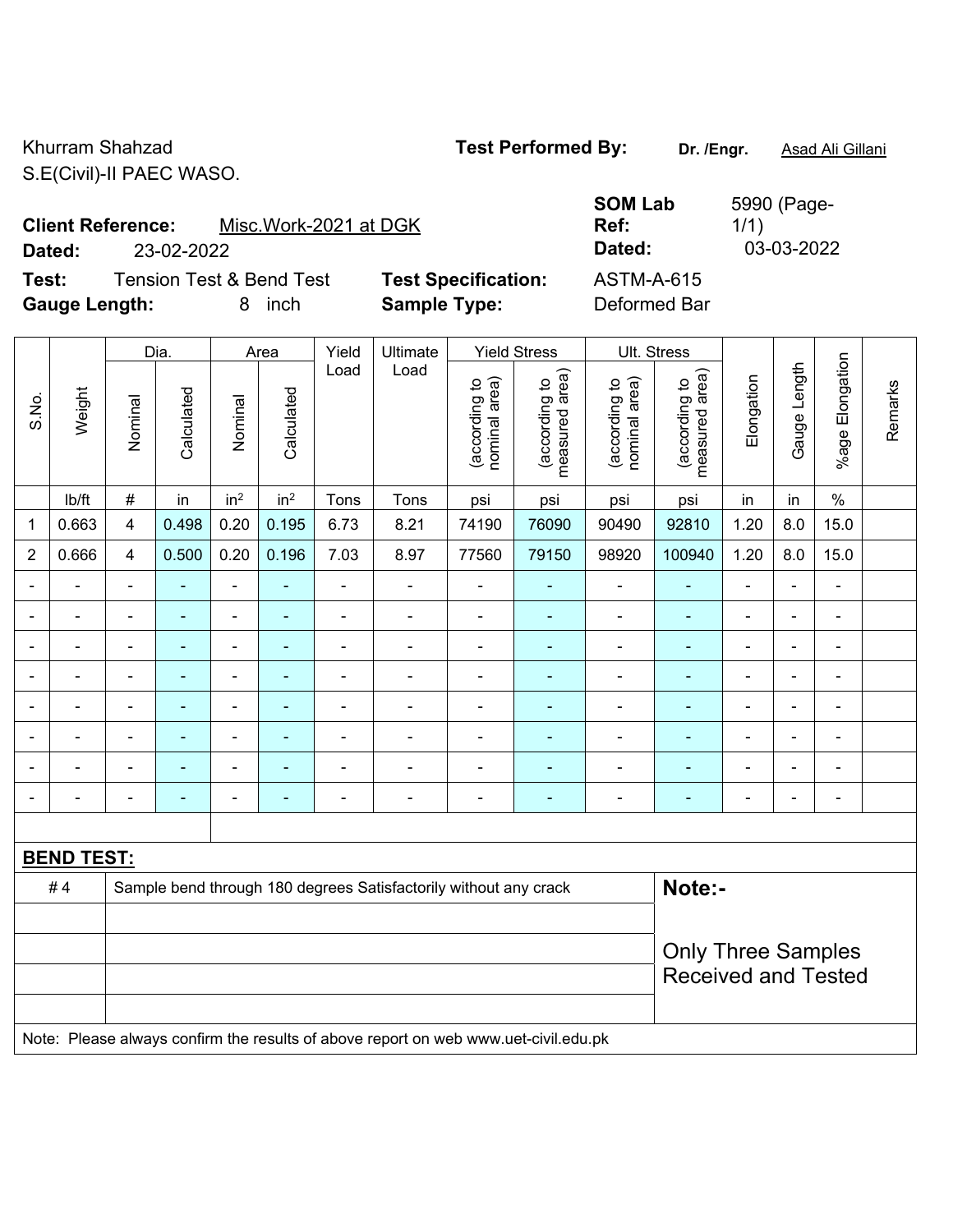Ishtiaq Ahmad **Test Performed By: Dr. /Engr.** Asad Ali Gillani RE Nespak Multan.(Disposal Sewerage Line Ansari Chowk District Multan ADP No.6451)

| Dated:                                                                 |                   | 07-02-2022                                       |                |                 |                 |                |                                                   |                                |                                 |                                   | Dated:                             |                          | 03-03-2022     |                 |         |  |
|------------------------------------------------------------------------|-------------------|--------------------------------------------------|----------------|-----------------|-----------------|----------------|---------------------------------------------------|--------------------------------|---------------------------------|-----------------------------------|------------------------------------|--------------------------|----------------|-----------------|---------|--|
| Test:<br><b>Gauge Length:</b>                                          |                   | <b>Tension Test &amp; Bend Test</b><br>inch<br>8 |                |                 |                 |                | <b>Test Specification:</b><br><b>Sample Type:</b> |                                |                                 | <b>ASTM-A-615</b><br>Deformed Bar |                                    |                          |                |                 |         |  |
|                                                                        |                   | Dia.                                             |                | Area            |                 | Yield          | Ultimate                                          | <b>Yield Stress</b>            |                                 | Ult. Stress                       |                                    |                          |                |                 |         |  |
| S.No.                                                                  | Weight            | Nominal                                          | Calculated     | Nominal         | Calculated      | Load           | Load                                              | nominal area)<br>(according to | measured area)<br>(according to | nominal area)<br>(according to    | area)<br>(according to<br>measured | Elongation               | Gauge Length   | %age Elongation | Remarks |  |
|                                                                        | lb/ft             | $\#$                                             | in             | in <sup>2</sup> | in <sup>2</sup> | Tons           | Tons                                              | psi                            | psi                             | psi                               | psi                                | in                       | in             | $\%$            |         |  |
| $\mathbf{1}$                                                           | 0.606             | $\overline{4}$                                   | 0.476          | 0.20            | 0.178           | 5.88           | 7.61                                              | 64860                          | 72880                           | 83970                             | 94350                              | 1.10                     | 8.0            | 13.8            |         |  |
| $\overline{2}$                                                         | 0.591             | $\overline{4}$                                   | 0.471          | 0.20            | 0.174           | 6.03           | 7.80                                              | 66550                          | 76490                           | 85990                             | 98840                              | 1.10                     | 8.0            | 13.8            |         |  |
|                                                                        |                   | $\blacksquare$                                   |                |                 | ۰               |                | $\blacksquare$                                    | $\blacksquare$                 |                                 |                                   | $\overline{\phantom{a}}$           | $\blacksquare$           | $\blacksquare$ | $\blacksquare$  |         |  |
|                                                                        |                   |                                                  |                |                 | $\blacksquare$  |                | $\overline{\phantom{0}}$                          | $\blacksquare$                 |                                 | $\overline{\phantom{0}}$          | $\blacksquare$                     | -                        | $\blacksquare$ | ۰               |         |  |
|                                                                        |                   | $\blacksquare$                                   | $\blacksquare$ | $\blacksquare$  | ٠               |                | $\overline{\phantom{a}}$                          | $\overline{a}$                 |                                 | $\overline{\phantom{0}}$          | $\blacksquare$                     | $\blacksquare$           | $\blacksquare$ | $\blacksquare$  |         |  |
|                                                                        |                   | $\blacksquare$                                   |                |                 | $\blacksquare$  |                |                                                   | $\blacksquare$                 |                                 |                                   | $\blacksquare$                     | -                        | $\blacksquare$ | ۰               |         |  |
|                                                                        |                   | $\blacksquare$                                   |                |                 | ۰               |                |                                                   | $\blacksquare$                 |                                 | $\overline{\phantom{a}}$          | $\blacksquare$                     | -                        | $\blacksquare$ | $\blacksquare$  |         |  |
|                                                                        |                   |                                                  |                |                 | $\blacksquare$  |                |                                                   | $\blacksquare$                 |                                 | $\overline{\phantom{0}}$          | $\blacksquare$                     | $\overline{\phantom{0}}$ | $\blacksquare$ | $\blacksquare$  |         |  |
|                                                                        |                   | ä,                                               |                | $\blacksquare$  |                 |                | $\overline{\phantom{a}}$                          | $\overline{a}$                 |                                 | $\overline{a}$                    | $\overline{\phantom{a}}$           | $\blacksquare$           | $\blacksquare$ | $\blacksquare$  |         |  |
|                                                                        |                   | $\blacksquare$                                   |                |                 | ۰               | $\blacksquare$ | $\overline{\phantom{a}}$                          | $\overline{a}$                 |                                 | $\overline{a}$                    | $\blacksquare$                     | $\blacksquare$           | $\blacksquare$ | $\blacksquare$  |         |  |
|                                                                        | <b>BEND TEST:</b> |                                                  |                |                 |                 |                |                                                   |                                |                                 |                                   |                                    |                          |                |                 |         |  |
| #4<br>Sample bend through 180 degrees Satisfactorily without any crack |                   |                                                  |                |                 |                 |                |                                                   |                                |                                 |                                   | Note:-                             |                          |                |                 |         |  |

| $\pi$ $\pi$                                                                         | <u>Campic bend unough 100 acgrees causiactomy without any crack</u> | TUTU                                             |  |  |  |  |
|-------------------------------------------------------------------------------------|---------------------------------------------------------------------|--------------------------------------------------|--|--|--|--|
|                                                                                     |                                                                     | Only Three Samples<br><b>Received and Tested</b> |  |  |  |  |
| Note: Please always confirm the results of above report on web www.uet-civil.edu.pk |                                                                     |                                                  |  |  |  |  |

5991 (Page-1/1)

**SOM Lab Ref:** 

**Client Reference:** 40247/01/IA/01/08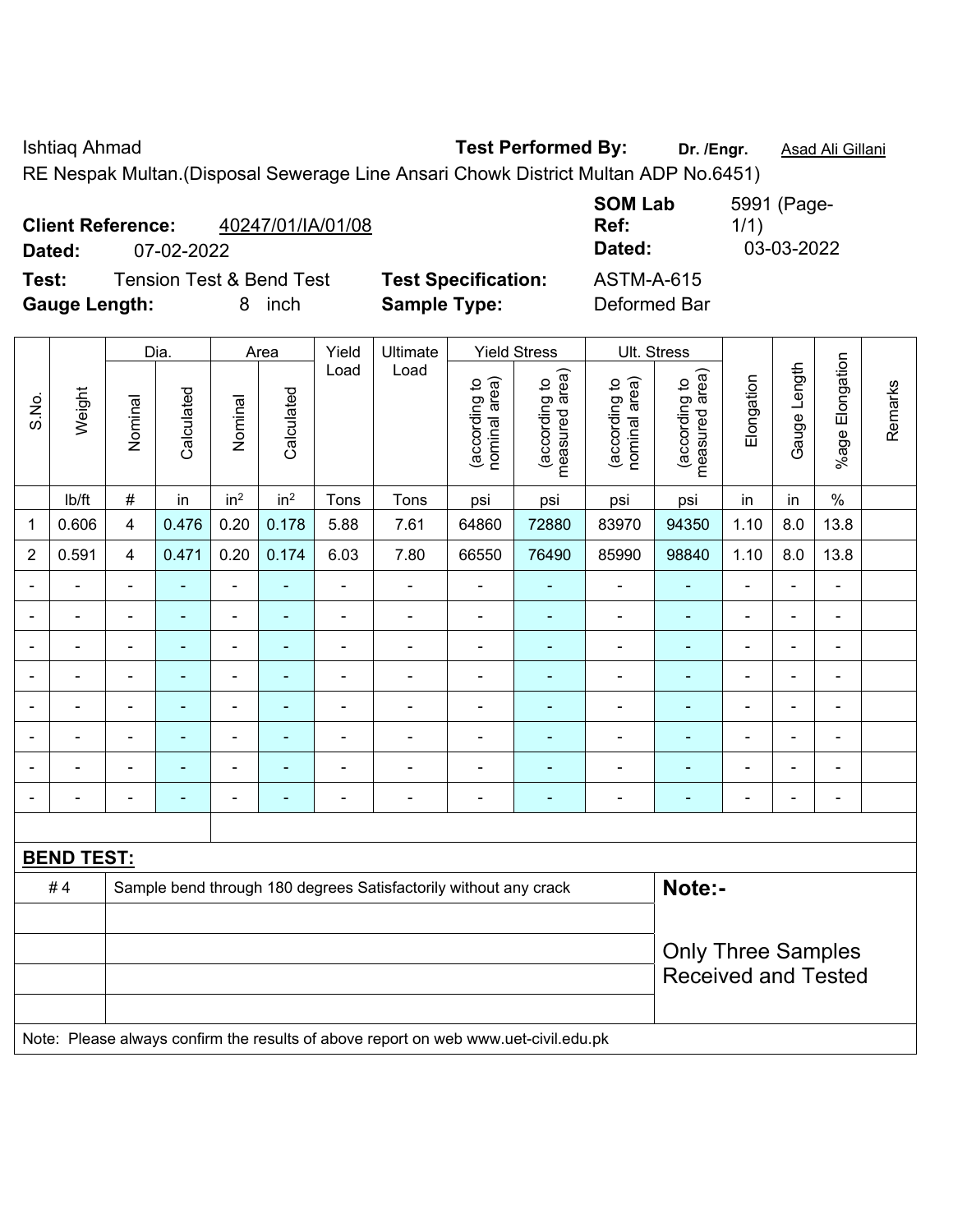Rana Muhammad Naeem **Test Performed By:** Dr. /Engr. **Asad Ali Gillani** Alliance Engrs &Contractors(Commercial Bldg At P #184 Block-S Quaid-E-Azam Industrial.Estate,Lhr)

**Client Reference:** Nil

**Dated:** 02-03-2022 **Dated:** 03-03-2022

**Test:** Tension Test & Bend Test **Test Specification:** ASTM-A-615 **Gauge Length:** 8 inch **Sample Type:** Deformed Bar

**Ref:** 

**SOM Lab** 

|                          |                                                                         |                                                                  | Dia.           |                 | Area            | Yield          | Ultimate       |                                | <b>Yield Stress</b>             | <b>Ult. Stress</b>             |                                 |                |                |                       |         |
|--------------------------|-------------------------------------------------------------------------|------------------------------------------------------------------|----------------|-----------------|-----------------|----------------|----------------|--------------------------------|---------------------------------|--------------------------------|---------------------------------|----------------|----------------|-----------------------|---------|
| S.No                     | Weight                                                                  | Nominal                                                          | Calculated     | Nominal         | Calculated      | Load           | Load           | nominal area)<br>(according to | measured area)<br>(according to | nominal area)<br>(according to | measured area)<br>(according to | Elongation     | Gauge Length   | Elongation<br>$%$ age | Remarks |
|                          | lb/ft                                                                   | $\#$                                                             | in             | in <sup>2</sup> | in <sup>2</sup> | Tons           | Tons           | psi                            | psi                             | psi                            | psi                             | in             | in             | $\%$                  |         |
| $\mathbf 1$              | 2.646                                                                   | 8                                                                | 0.995          | 0.79            | 0.778           | 28.29          | 34.83          | 78970                          | 80190                           | 97240                          | 98740                           | 1.50           | 8.0            | 18.8                  |         |
| $\overline{\mathbf{c}}$  | 1.513                                                                   | 6                                                                | 0.753          | 0.44            | 0.445           | 16.43          | 20.54          | 82370                          | 81440                           | 102960                         | 101800                          | 1.40           | 8.0            | 17.5                  |         |
| 3                        | 0.673                                                                   | 4                                                                | 0.502          | 0.20            | 0.198           | 7.72           | 9.25           | 85100                          | 85950                           | 101960                         | 102990                          | 1.10           | 8.0            | 13.8                  |         |
| $\blacksquare$           |                                                                         |                                                                  | ÷              | ۰               | ۰               |                | $\blacksquare$ | $\blacksquare$                 | $\blacksquare$                  | $\blacksquare$                 |                                 |                | Ξ.             | $\blacksquare$        |         |
| $\overline{\phantom{a}}$ |                                                                         |                                                                  | $\blacksquare$ | ÷               | $\blacksquare$  | $\blacksquare$ | $\blacksquare$ | $\blacksquare$                 |                                 | $\blacksquare$                 |                                 |                |                |                       |         |
| $\overline{\phantom{a}}$ |                                                                         |                                                                  |                |                 | $\blacksquare$  |                |                | Ē                              |                                 | ۰                              |                                 | $\blacksquare$ |                |                       |         |
| $\overline{\phantom{a}}$ |                                                                         |                                                                  | $\blacksquare$ | ۰               | $\blacksquare$  | ٠              | -              | $\overline{a}$                 | $\blacksquare$                  | -                              |                                 | $\blacksquare$ | $\blacksquare$ | $\blacksquare$        |         |
|                          |                                                                         |                                                                  |                |                 |                 |                |                |                                |                                 |                                |                                 |                |                |                       |         |
|                          |                                                                         |                                                                  |                |                 |                 |                |                |                                |                                 | $\blacksquare$                 |                                 |                |                |                       |         |
| $\blacksquare$           |                                                                         |                                                                  |                | ۰               |                 |                | $\blacksquare$ | -                              |                                 | $\blacksquare$                 |                                 |                |                | $\blacksquare$        |         |
|                          |                                                                         |                                                                  |                |                 |                 |                |                |                                |                                 |                                |                                 |                |                |                       |         |
|                          | <b>BEND TEST:</b>                                                       |                                                                  |                |                 |                 |                |                |                                |                                 |                                |                                 |                |                |                       |         |
|                          | # 8<br>Sample bend through 180 degrees Satisfactorily without any crack |                                                                  |                |                 |                 |                |                |                                | Note:-                          |                                |                                 |                |                |                       |         |
|                          | #6                                                                      | Sample bend through 180 degrees Satisfactorily without any crack |                |                 |                 |                |                |                                |                                 |                                |                                 |                |                |                       |         |
|                          | #4                                                                      | Sample bend through 180 degrees Satisfactorily without any crack |                |                 |                 |                |                |                                |                                 |                                | <b>Only Six Samples</b>         |                |                |                       |         |
|                          |                                                                         |                                                                  |                |                 |                 |                |                |                                |                                 | <b>Received and Tested</b>     |                                 |                |                |                       |         |
|                          |                                                                         |                                                                  |                |                 |                 |                |                |                                |                                 |                                |                                 |                |                |                       |         |

Note: Please always confirm the results of above report on web www.uet-civil.edu.pk

5992 (Page-

1/1)